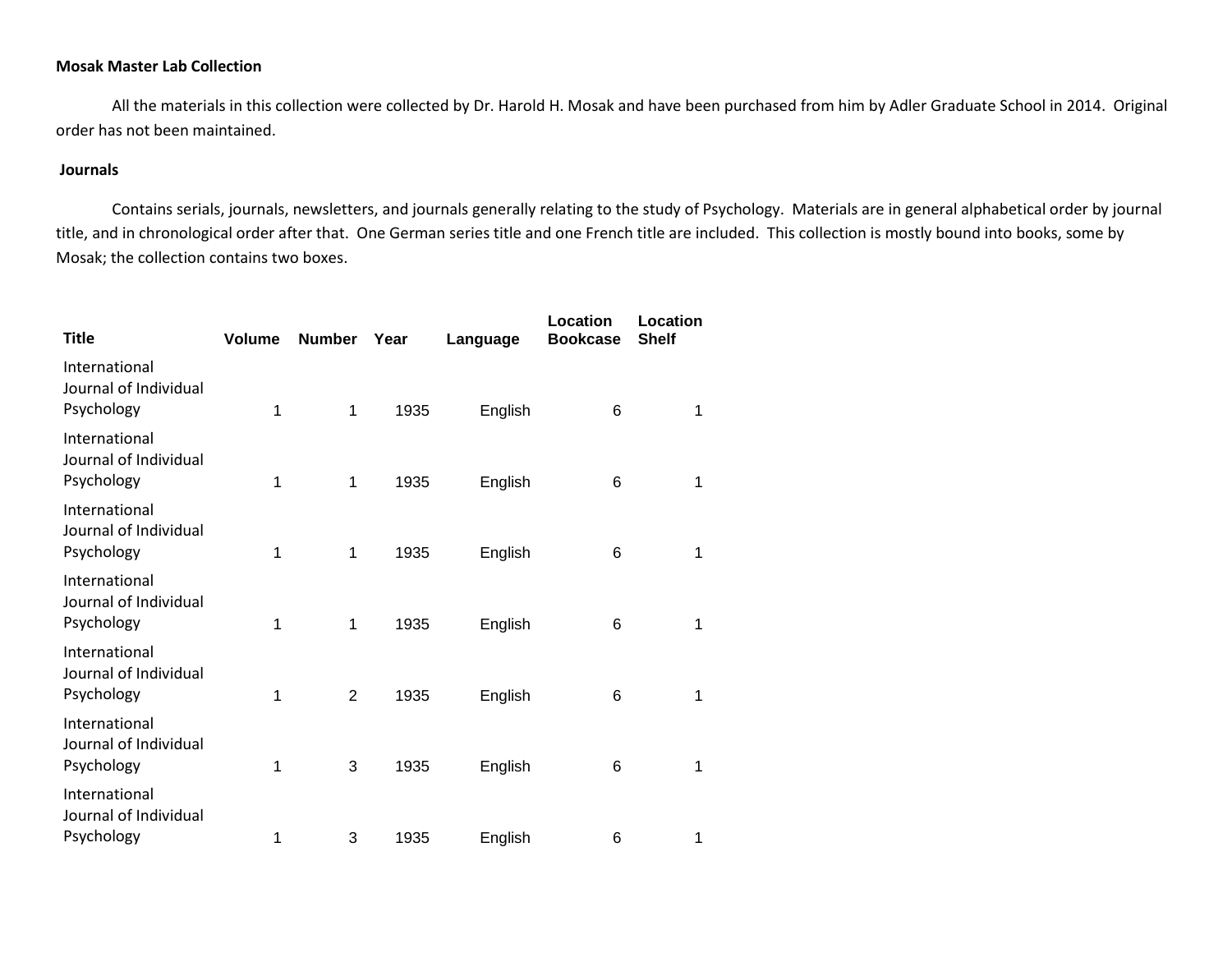| International<br>Journal of Individual<br>Psychology | 1                | $\overline{\mathbf{4}}$ | 1935 | English | 6 | 1              |
|------------------------------------------------------|------------------|-------------------------|------|---------|---|----------------|
| International<br>Journal of Individual<br>Psychology | 1                | $\overline{\mathbf{4}}$ | 1935 | English | 6 | 1              |
| International<br>Journal of Individual<br>Psychology | $\overline{2}$   | $\mathbf 1$             | 1936 | English | 6 | 1              |
| International<br>Journal of Individual<br>Psychology | $\overline{2}$   | $\overline{2}$          | 1936 | English | 6 | $\mathbf{1}$   |
| International<br>Journal of Individual<br>Psychology | $\boldsymbol{2}$ | $\overline{2}$          | 1936 | English | 6 | $\mathbf{1}$   |
| International<br>Journal of Individual<br>Psychology | $\overline{2}$   | 3                       | 1936 | English | 6 | 1              |
| International<br>Journal of Individual<br>Psychology | $\overline{2}$   | 4                       | 1936 | English | 6 | 1              |
| International<br>Journal of Individual<br>Psychology | $\overline{2}$   | 4                       | 1936 | English | 6 | 1              |
| International<br>Journal of Individual<br>Psychology | 3                | $\mathbf 1$             | 1937 | English | 6 | 1              |
| International<br>Journal of Individual<br>Psychology | 3                | $\overline{2}$          | 1937 | English | 1 | $\overline{2}$ |
| International<br>Journal of Individual<br>Psychology | 3                | 4                       | 1937 | English | 6 | 1              |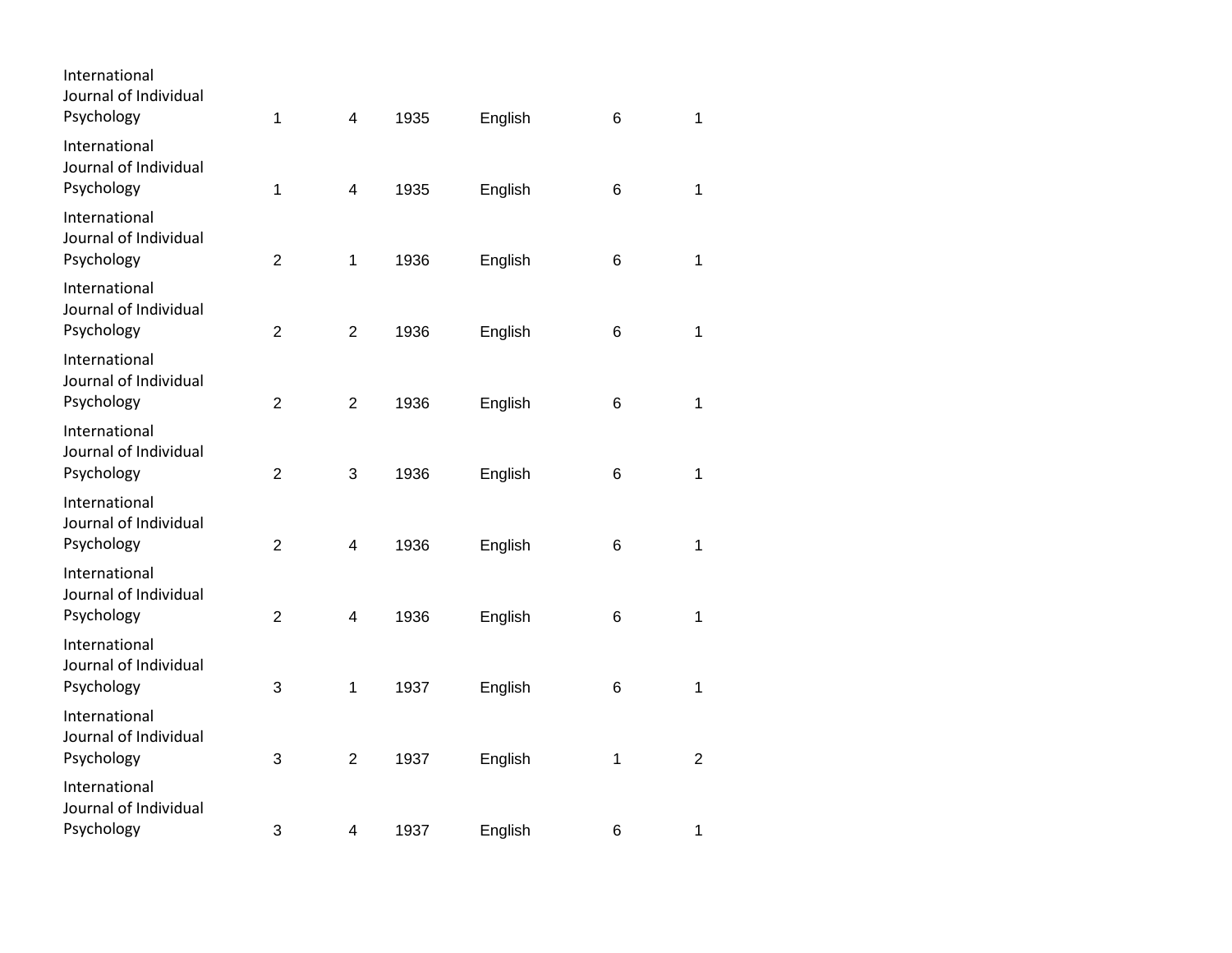| International<br>Journal of Individual     |                 |   |               |         |   |                |
|--------------------------------------------|-----------------|---|---------------|---------|---|----------------|
| Psychology                                 | 3               | 4 | 1937          | English | 6 | 1              |
|                                            |                 |   | 1975-         |         |   |                |
| Impulse                                    | $V.1-3$         |   | 1977          | English | 6 | 2              |
| Individual                                 |                 |   | 1944-         |         |   |                |
| Psychology Bulletin                        | $V.4-6$         |   | 1947          | English | 6 | $\overline{2}$ |
| Individual                                 |                 |   | 1949-         |         |   |                |
| Psychology Bulletin<br>American Journal of | $V. 7-9$        |   | 1951          | English | 6 | 2              |
| Individual                                 | $V. 10-$        |   | 1952-         |         |   |                |
| Psychology                                 | 12              |   | 1956          | English | 6 | $\overline{2}$ |
| Journal of Indiviudal                      | $V. 13-$        |   | 1957-         |         |   |                |
| Psychology                                 | 15              |   | 1959          | English | 6 | $\overline{2}$ |
| Journal of Indiviudal                      | $V. 16-$        |   | 1960-         |         |   |                |
| Psychology                                 | 18              |   | 1962          | English | 6 | $\overline{2}$ |
| Journal of Indiviudal                      | $V. 19-$        |   | 1963-         |         |   |                |
| Psychology                                 | 21              |   | 1965          | English | 6 | $\overline{2}$ |
| Journal of Indiviudal                      | $V. 22 -$       |   | 1966-         |         |   |                |
| Psychology                                 | 24              |   | 1968          | English | 6 | $\overline{2}$ |
| Journal of Indiviudal<br>Psychology        | $V. 25 -$<br>27 |   | 1969-<br>1971 | English | 6 | $\overline{2}$ |
| Journal of Indiviudal                      |                 |   |               |         |   |                |
| Psychology                                 | $V. 28 -$<br>30 |   | 1972-<br>1974 | English | 6 | 3              |
| Journal of Indiviudal                      | $V. 31 -$       |   | 1975-         |         |   |                |
| Psychology                                 | 33              |   | 1977          | English | 6 | 3              |
| Journal of Indiviudal                      | $V. 34-$        |   | 1978-         |         |   |                |
| Psychology                                 | 36              |   | 1980          | English | 6 | 3              |
| Journal of Indiviudal                      | $V. 37-$        |   | 1981-         |         |   |                |
| Psychology                                 | 38              |   | 1982          | English | 6 | 3              |
| Journal of Indiviudal                      | V. 39-          |   | 1983-         |         |   |                |
| Psychology                                 | 40              |   | 1984          | English | 6 | 3              |
| Individual                                 | $V.41-$         |   | 1985-         |         |   |                |
| Psychology                                 | 42              |   | 1986          | English | 6 | 3              |
| Individual                                 |                 |   | 1987-         |         |   |                |
| Psychology                                 | $V.43 - 44$     |   | 1988          | English | 6 | 3              |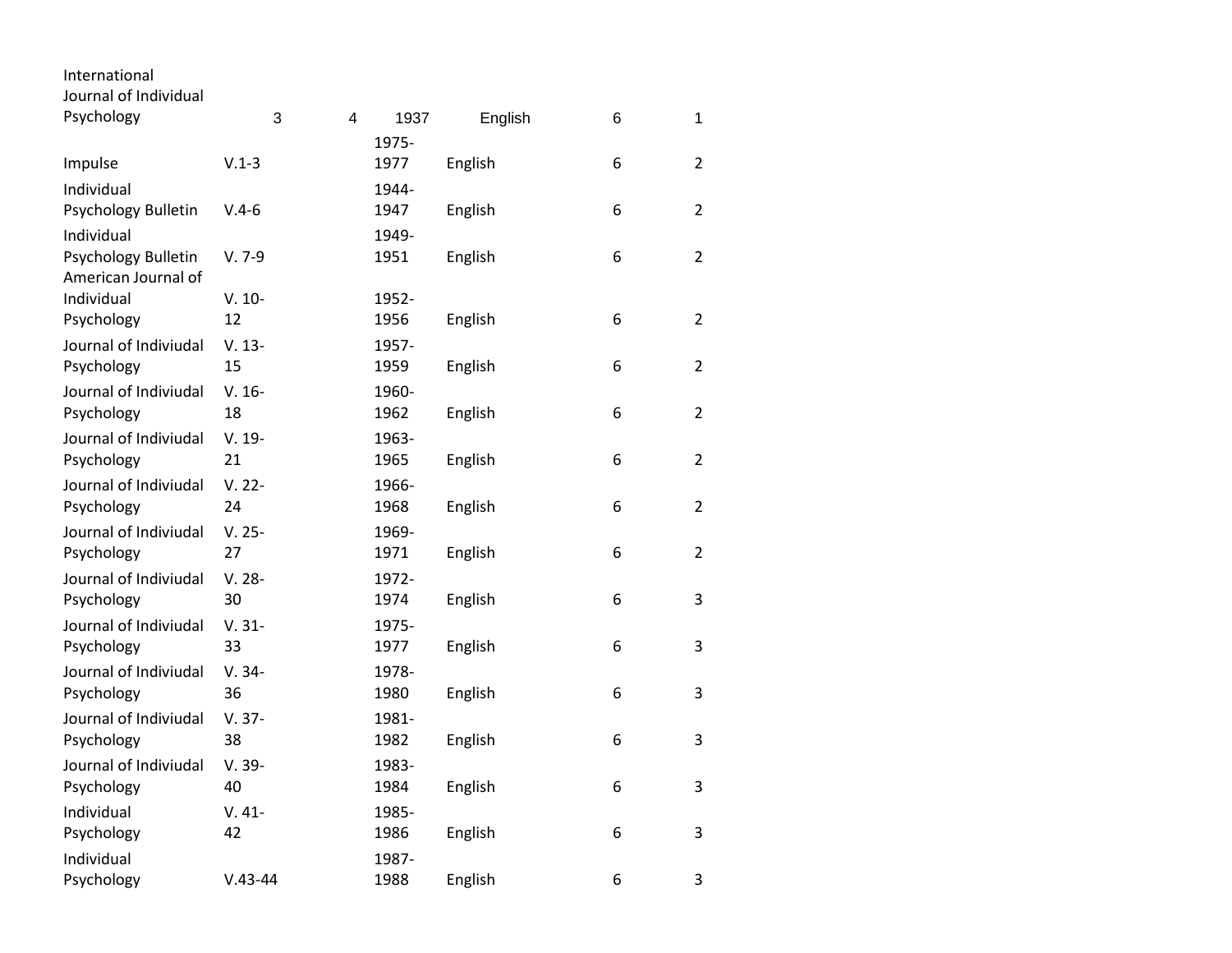| Individual               | $V.45-$   | 1989- |         |   |             |
|--------------------------|-----------|-------|---------|---|-------------|
| Psychology               | 46        | 1990  | English | 6 | 3           |
| Individual               |           |       |         |   |             |
| Psychology               | V.47      | 1991  | English | 6 | 3           |
| Individual               |           |       |         |   |             |
| Psychology               | V.48      | 1992  | English | 6 | 3           |
| Individual               |           |       |         |   |             |
| Psychology               | V.49      | 1993  | English | 6 | 3           |
| Individual               |           |       |         |   |             |
| Psychology               | V.50      | 1994  | English | 6 | $\mathsf 3$ |
| Individual               |           |       |         |   |             |
| Psychology               | V.51      | 1995  | English | 6 | $\mathsf 3$ |
| Individual               |           |       |         |   |             |
| Psychology               | V.52      | 1996  | English | 6 | 3           |
| Individual               |           |       |         |   |             |
| Psychology               | V.53      | 1997  | English | 6 | 3           |
| Individual               |           |       |         |   |             |
| Psychology               | V.54      | 1998  | English | 6 | 4           |
| Individual               |           |       |         |   |             |
| Psychology               | V.55      | 1999  | English | 6 | 4           |
| Individual               |           |       |         |   |             |
| Psychology               | V.56      | 2000  | English | 6 | 4           |
| Individual               |           |       |         |   |             |
| Psychology               | V.57      | 2001  | English | 6 | 4           |
| Individual               |           |       |         |   |             |
| Psychology               | v. 58     | 2002  | English | 6 | 4           |
| Individual               |           |       |         |   |             |
| Psychology               | V.59      | 2003  | English | 6 | 4           |
| Individual               | $V. 17-$  | 1966- |         |   |             |
| Psychology<br>Newsletter | 18        |       |         |   | 4           |
| Individual               |           | 1968  | English | 6 |             |
| Psychology               | $V. 18-$  | 1968- |         |   |             |
| Newsletter               | 22        | 1973  | English | 6 |             |
| Individual               |           |       |         |   | 4           |
| Psychology               | $V. 23-$  | 1974- |         |   |             |
| Newsletter               | 27        | 1978  | English | 6 | 4           |
|                          |           |       |         |   |             |
| Individual               | $V. 28 -$ | 1979- |         |   |             |
| Psychology               | 30        | 1981  | English | 6 | 4           |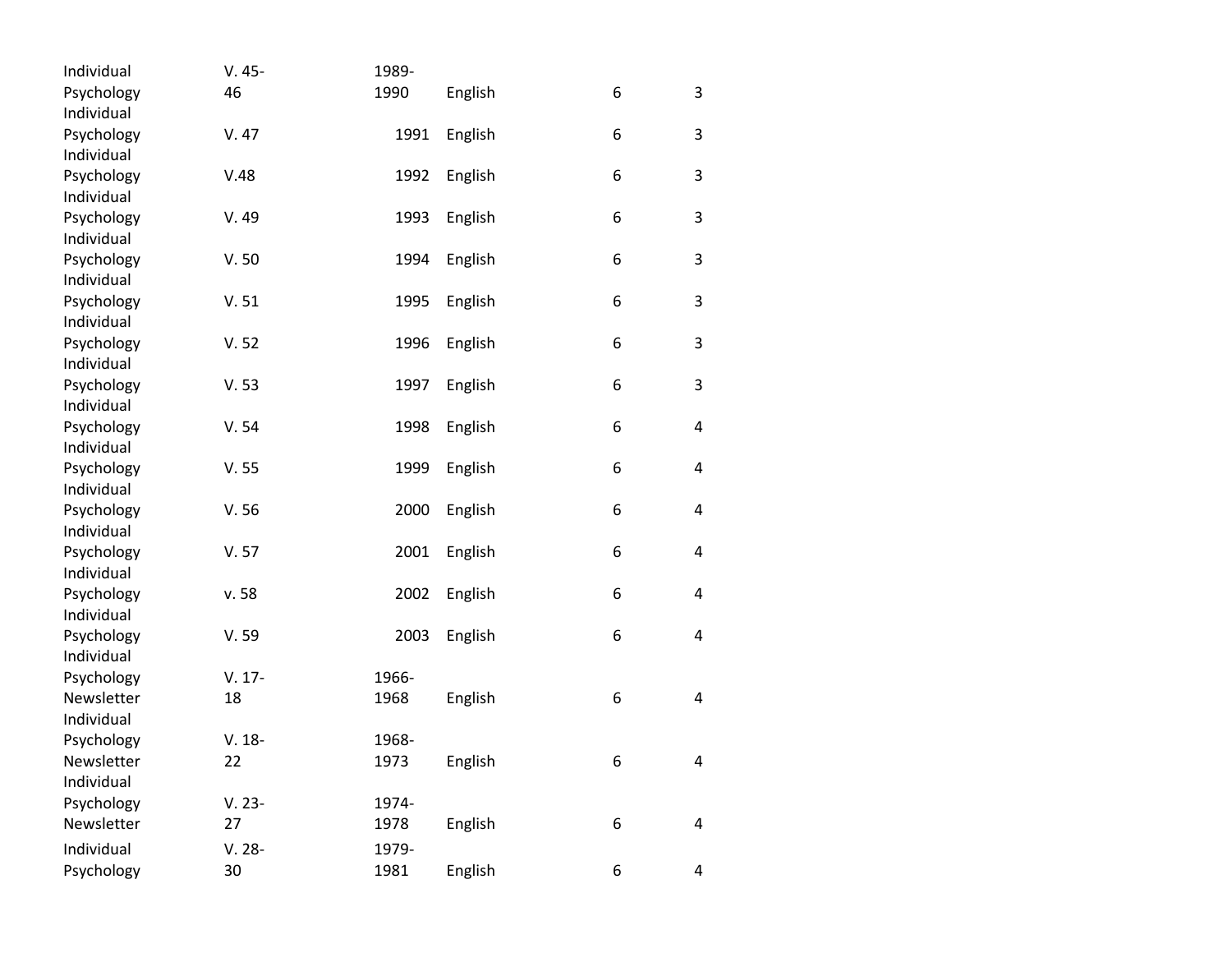## Newsletter

| The Journal of |          |      |         |   |                |
|----------------|----------|------|---------|---|----------------|
| Individual     |          |      |         |   |                |
| Psychology     | V.60(1)  | 2004 | English | 6 | $\overline{4}$ |
| The Journal of |          |      |         |   |                |
| Individual     |          |      |         |   |                |
| Psychology     | V.60(2)  | 2004 | English | 6 | 4              |
| The Journal of |          |      |         |   |                |
| Individual     |          |      |         |   |                |
| Psychology     | V. 60(3) | 2004 | English | 6 | $\overline{4}$ |
| The Journal of |          |      |         |   |                |
| Individual     |          |      |         |   |                |
| Psychology     | V.60(4)  | 2004 | English | 6 | $\overline{4}$ |
| The Journal of |          |      |         |   |                |
| Individual     |          |      |         |   |                |
| Psychology     | V.61(1)  | 2005 | English | 6 | $\overline{4}$ |
| The Journal of |          |      |         |   |                |
| Individual     |          |      |         |   |                |
| Psychology     | V.61(2)  | 2005 | English | 6 | $\overline{4}$ |
| The Journal of |          |      |         |   |                |
| Individual     |          |      |         |   |                |
| Psychology     | V.61(3)  | 2005 | English | 6 | $\overline{4}$ |
| The Journal of |          |      |         |   |                |
| Individual     |          |      |         |   |                |
| Psychology     | V.61(4)  | 2005 | English | 6 | $\overline{4}$ |
| The Journal of |          |      |         |   |                |
| Individual     |          |      |         |   |                |
| Psychology     | V.62(1)  | 2006 | English | 6 | 4              |
| The Journal of |          |      |         |   |                |
| Individual     |          |      |         |   |                |
| Psychology     | V.62(2)  | 2006 | English | 6 | 4              |
| The Journal of |          |      |         |   |                |
| Individual     |          |      |         |   |                |
| Psychology     | V.62(3)  | 2006 | English | 6 | $\overline{4}$ |
| The Journal of |          |      |         |   |                |
| Individual     |          |      |         |   |                |
| Psychology     | V.62(4)  | 2006 | English | 6 | $\overline{4}$ |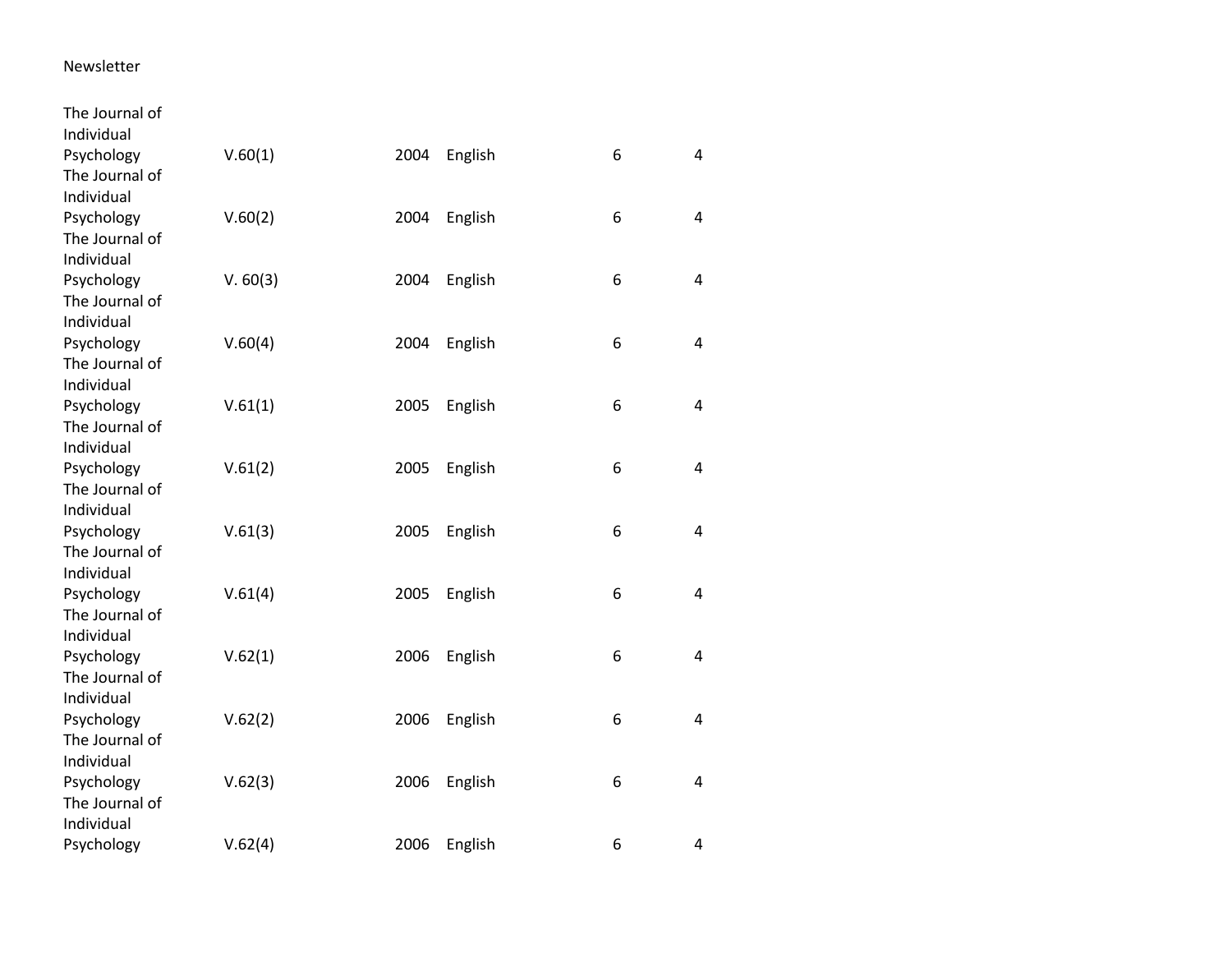| The Journal of               |          |      |         |   |                |
|------------------------------|----------|------|---------|---|----------------|
| Individual<br>Psychology     |          |      |         |   | 4              |
| The Journal of               | V.62(4)  | 2006 | English | 6 |                |
| Individual                   |          |      |         |   |                |
| Psychology                   | V.63(1)  | 2007 | English | 6 | 4              |
| The Journal of               |          |      |         |   |                |
| Individual                   |          |      |         |   |                |
|                              |          |      |         | 6 | 4              |
| Psychology<br>The Journal of | V.63(2)  | 2007 | English |   |                |
| Individual                   |          |      |         |   |                |
|                              |          | 2007 |         | 6 | 4              |
| Psychology<br>The Journal of | V.63(3)  |      | English |   |                |
| Individual                   |          |      |         |   |                |
| Psychology                   |          | 2007 | English | 6 | 4              |
| The Journal of               | V.63(4)  |      |         |   |                |
| Individual                   |          |      |         |   |                |
| Psychology                   | V.64(2)  | 2008 |         | 6 | 4              |
| The Journal of               |          |      | English |   |                |
| Individual                   |          |      |         |   |                |
|                              | V.64(3)  | 2008 |         | 6 | 4              |
| Psychology<br>The Journal of |          |      | English |   |                |
| Individual                   |          |      |         |   |                |
| Psychology                   | V. 64(4) | 2008 | English | 6 | 4              |
| The Journal of               |          |      |         |   |                |
| Individual                   |          |      |         |   |                |
| Psychology                   | V.65(1)  | 2009 | English | 6 | 4              |
| The Journal of               |          |      |         |   |                |
| Individual                   |          |      |         |   |                |
| Psychology                   | V.65(2)  | 2009 | English | 6 | 4              |
| The Journal of               |          |      |         |   |                |
| Individual                   |          |      |         |   |                |
| Psychology                   | V.65(3)  | 2009 | English | 6 | 4              |
| The Journal of               |          |      |         |   |                |
| Individual                   |          |      |         |   |                |
| Psychology                   | V.65(4)  | 2009 | English | 6 | $\overline{4}$ |
| The Journal of               |          |      |         |   |                |
| Individual                   |          |      |         |   |                |
| Psychology                   | V.66(1)  | 2010 | English | 6 | 4              |
|                              |          |      |         |   |                |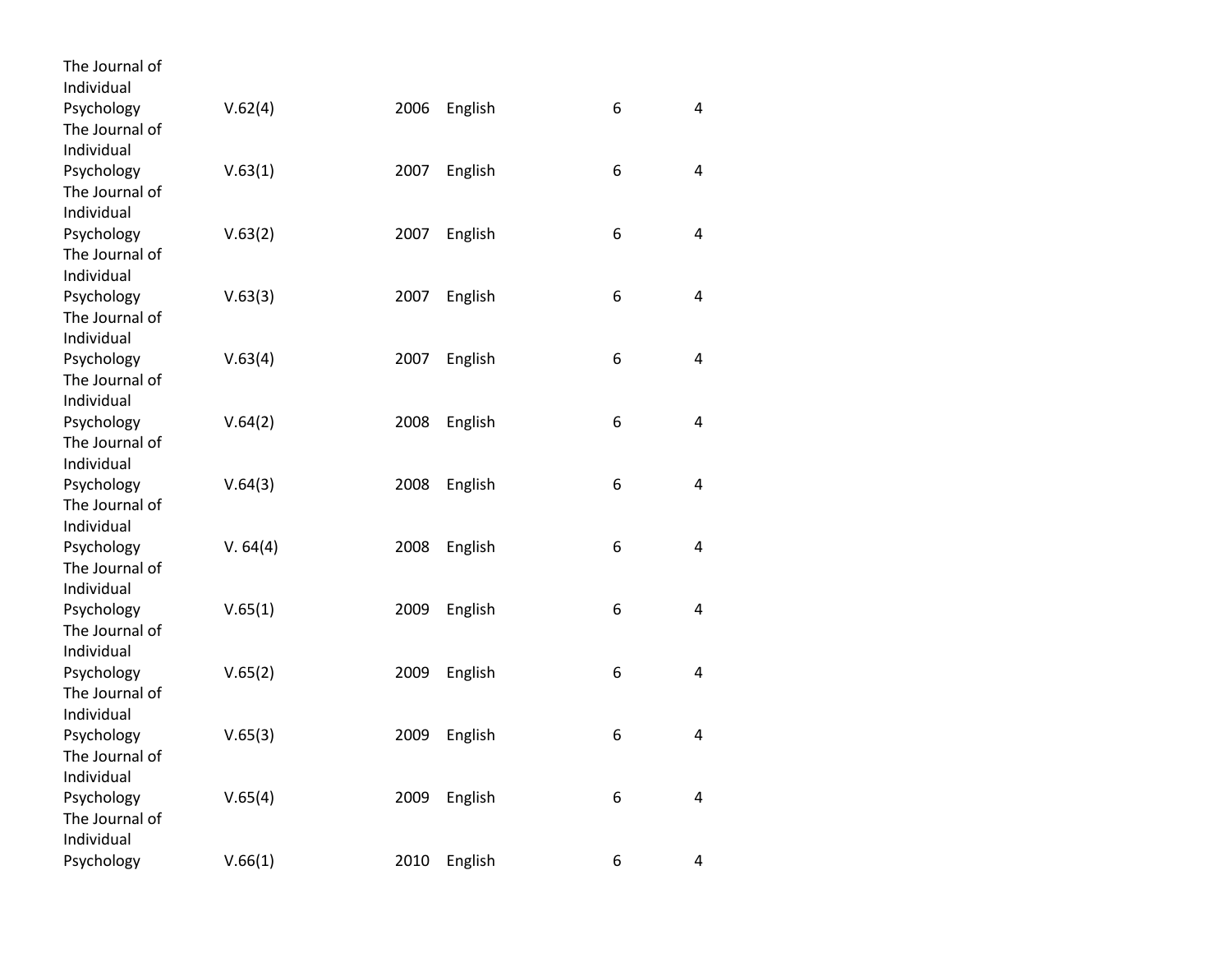| The Journal of           |          |      |         |   |                |
|--------------------------|----------|------|---------|---|----------------|
| Individual<br>Psychology |          | 2010 |         | 6 | 4              |
| The Journal of           | V.66(2)  |      | English |   |                |
| Individual               |          |      |         |   |                |
| Psychology               | V.66(3)  | 2010 | English | 6 | 4              |
| The Journal of           |          |      |         |   |                |
| Individual               |          |      |         |   |                |
| Psychology               | V.66(4)  | 2010 | English | 6 | $\overline{4}$ |
| The Journal of           |          |      |         |   |                |
| Individual               |          |      |         |   |                |
| Psychology               | V.67(1)  | 2011 | English | 6 | 4              |
| The Journal of           |          |      |         |   |                |
| Individual               |          |      |         |   |                |
| Psychology               | v.67(2)  | 2011 | English | 6 | 4              |
| The Journal of           |          |      |         |   |                |
| Individual               |          |      |         |   |                |
| Psychology               | V.67(3)  | 2011 | English | 6 | 4              |
| The Journal of           |          |      |         |   |                |
| Individual               |          |      |         |   |                |
| Psychology               | V.67(4)  | 2011 | English | 6 | 4              |
| The Journal of           |          |      |         |   |                |
| Individual               |          |      |         |   |                |
| Psychology               | V.67(4)  | 2011 | English | 6 | 4              |
| The Journal of           |          |      |         |   |                |
| Individual               |          |      |         |   |                |
| Psychology               | V.68(1)  | 2012 | English | 6 | 4              |
| The Journal of           |          |      |         |   |                |
| Individual               |          |      |         |   |                |
| Psychology               | V.68(2)  | 2012 | English | 6 | 4              |
| The Journal of           |          |      |         |   |                |
| Individual               |          |      |         |   |                |
| Psychology               | V.68(3)  | 2012 | English | 6 | 4              |
| The Journal of           |          |      |         |   |                |
| Individual               |          |      |         |   |                |
| Psychology               | V. 68(4) | 2012 | English | 6 | 4              |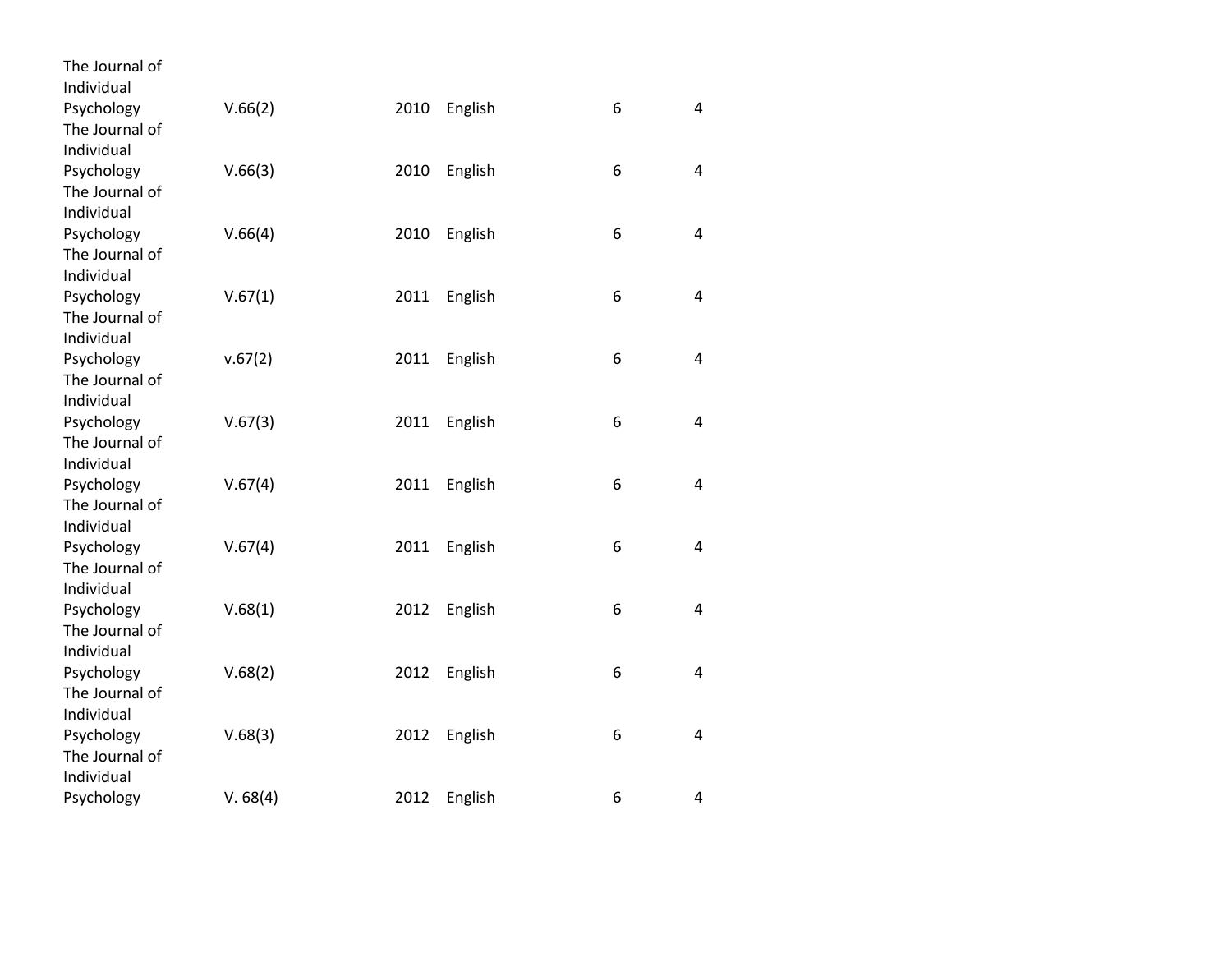| The Canadian<br>Journal of Adlerian<br>Psychology:<br>Readings in the<br>Theory and Practice<br>of Adlerian<br>Psychology | 23(1)       | 1999          | English | 6 | $\overline{2}$ |
|---------------------------------------------------------------------------------------------------------------------------|-------------|---------------|---------|---|----------------|
| The Canadian<br>Journal of Adlerian<br>Psychology                                                                         | 29(1)       | 1999          | English | 6 | $\overline{2}$ |
| The Canadian<br>Journal of Adlerian<br>Psychology                                                                         | 29(2)       | 1999          | English | 6 | $\overline{2}$ |
| The Canadian<br>Journal of Adlerian<br>Psychology                                                                         | 30(2)       | 2000          | English | 6 | $\overline{2}$ |
| The Canadian<br>Journal of Adlerian<br>Psychology                                                                         | 31(2)       | 2001          | English | 6 | $\overline{2}$ |
| The Canadian<br>Journal of Adlerian<br>Psychology                                                                         | 33(1)       | 2003          | English | 6 | $\overline{2}$ |
| Individual<br>Psychology<br>Pamphlets<br>Individual                                                                       | $V. 1-4$    | 1931-<br>1932 | English | 6 | $\overline{2}$ |
| Psychology<br>Pamphlets<br>Individual                                                                                     | $V. 5-8$    | 1932-<br>1933 | English | 6 | $\overline{2}$ |
| Psychology -<br><b>Medical Pamphlets</b><br>Individual                                                                    | $V. 9-11a$  | 1933-<br>1934 | English | 6 | $\overline{2}$ |
| Psychology<br>Pamphlets<br>Individual                                                                                     | $V.12 - 15$ | 1934-<br>1936 | English | 6 | $\overline{2}$ |
| Psychology<br>Pamphlets                                                                                                   | $V.16-19$   | 1936-<br>1938 | English | 6 | $\overline{2}$ |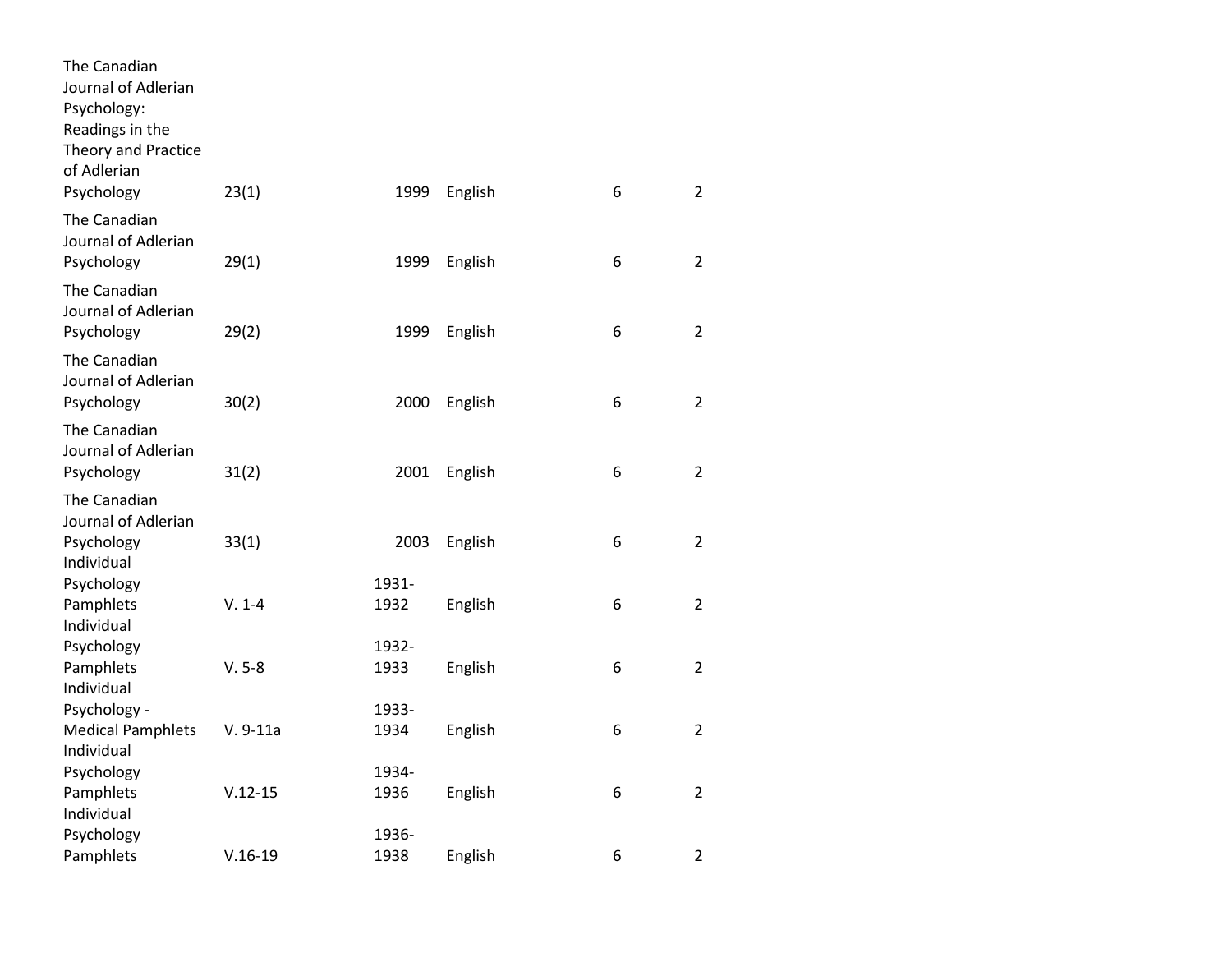| Individual             |            |       |         |   |                |
|------------------------|------------|-------|---------|---|----------------|
| Psychology             |            | 1938- |         |   |                |
| Pamphlets              | $V.20-23$  | 1943  | English | 6 | $\overline{2}$ |
| The Individual         |            | 1963- |         |   |                |
| Psychologist           | $V. 1-5$   | 1968  | English | 6 | $\overline{2}$ |
| The Individual         | $V. 5(3)-$ | 1968- |         |   |                |
| Psychologist           | 10         | 1973  | English | 6 | $\overline{2}$ |
| The Individual         | $V. 12 -$  | 1975- |         |   |                |
| Psychologist           | 15         | 1978  | English | 6 | $\overline{2}$ |
| The Individual         |            | 1979- |         |   |                |
| Psychologist           | $V.16-18$  | 1981  | English | 6 | $\overline{2}$ |
| Internationale         |            |       |         |   |                |
| Zeitschrift fur        |            | 1914- |         |   |                |
| Individual Psycholigie | V.1        | 1916  | German  | 6 | 5              |
| Internationale         |            |       |         |   |                |
| Zeitschrift fur        |            | 1923- |         |   |                |
| Individual Psycholigie | V.2        | 1924  | German  | 6 | 5              |
| Internationale         |            |       |         |   |                |
| Zeitschrift fur        |            | 1925- |         |   |                |
| Individual Psycholigie | $V.3 - 4$  | 1926  | German  | 6 | 5              |
| Internationale         |            |       |         |   |                |
| Zeitschrift fur        |            | 1927- |         |   |                |
| Individual Psycholigie | $V.5 - 6$  | 1928  | German  | 6 | 5              |
| Internationale         |            |       |         |   |                |
| Zeitschrift fur        |            |       |         |   |                |
| Individual Psycholigie | V.7        | 1929  | German  | 6 | 6              |
| Internationale         |            |       |         |   |                |
| Zeitschrift fur        |            |       |         |   |                |
| Individual Psycholigie | V.8        | 1930  | German  | 6 | 6              |
| Internationale         |            |       |         |   |                |
| Zeitschrift fur        |            |       |         |   |                |
| Individual Psycholigie | V.9        | 1931  | German  | 6 | 6              |
| Internationale         |            |       |         |   |                |
| Zeitschrift fur        |            |       |         |   |                |
| Individual Psycholigie | V.10       | 1932  | German  | 6 | 6              |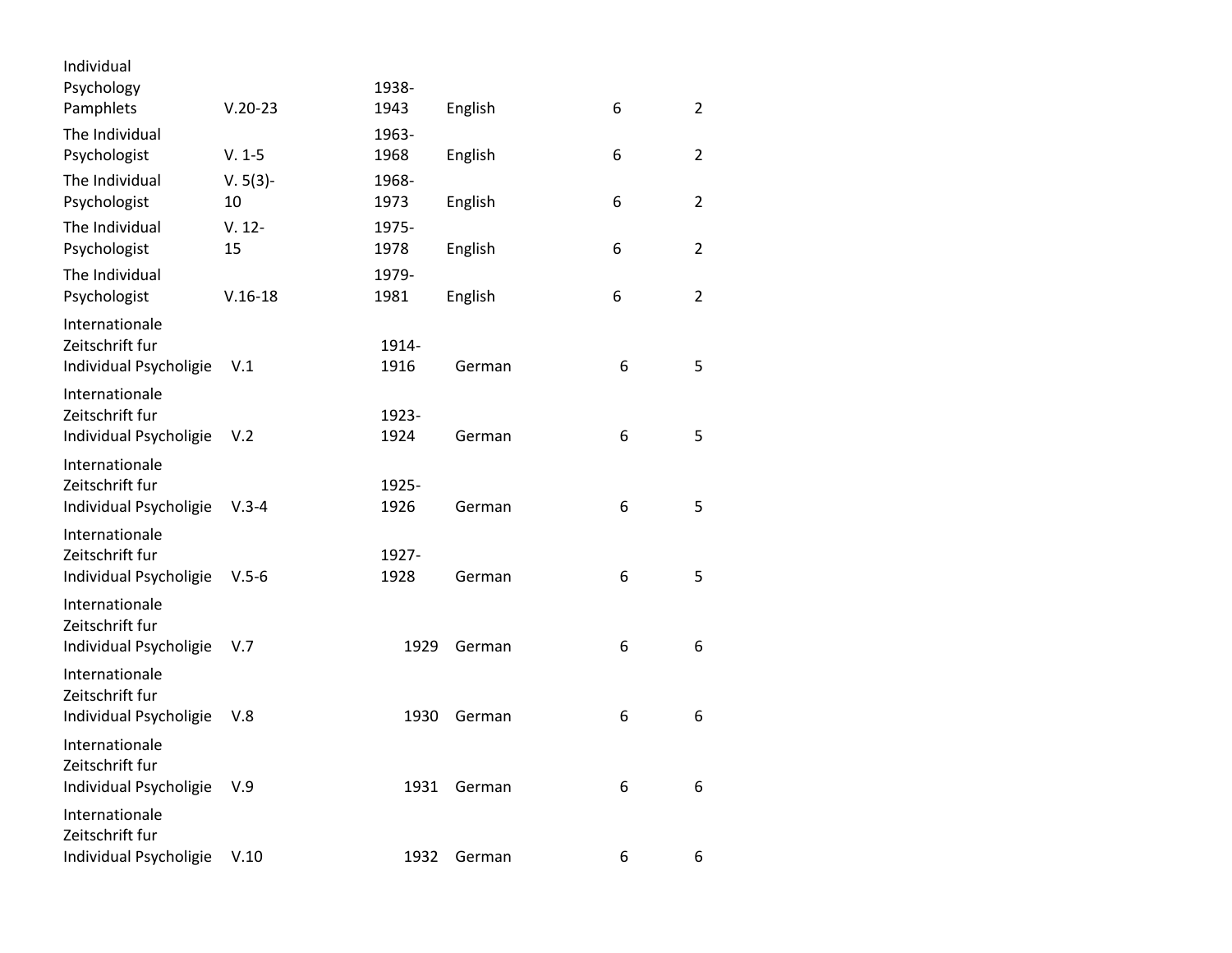| Internationale<br>Zeitschrift fur<br>Individual Psycholigie | V.11        | 1933          | German | 6 | 6 |
|-------------------------------------------------------------|-------------|---------------|--------|---|---|
| Internationale<br>Zeitschrift fur<br>Individual Psycholigie | $V.12-13$   | 1934-<br>1935 | German | 6 | 6 |
| Internationale<br>Zeitschrift fur<br>Individual Psycholigie | $V.14-15$   | 1936-<br>1937 | German | 6 | 6 |
| Internationale<br>Zeitschrift fur<br>Individual Psycholigie | V.16        | 1947          | German | 6 | 6 |
| Internationale<br>Zeitschrift fur<br>Individual Psycholigie | $V.17-18$   | 1948-<br>1949 | German | 6 | 6 |
| Internationale<br>Zeitschrift fur<br>Individual Psycholigie | $V.19-20$   | 1950-<br>1951 | German | 6 | 6 |
| <b>Bulletin Societe</b><br>Francaise de                     |             |               |        | 6 |   |
| Psychologie<br>Adlerienne                                   | $V.7-11$    | 1970-<br>1971 | French | 6 | 6 |
| <b>Bulletin Societe</b><br>Francaise de                     |             |               |        |   |   |
| Psychologie<br>Adlerienne                                   | $v.12 - 17$ | 1972-<br>1973 | French | 6 | 6 |
| <b>Bulletin Societe</b><br>Francaise de                     |             |               |        |   |   |
| Psychologie<br>Adlerienne                                   | $V.18-23$   | 1974-<br>1975 | French | 6 | 6 |
| <b>Bulletin Societe</b><br>Francaise de                     |             |               |        |   |   |
| Psychologie<br>Adlerienne                                   | $V.24-29$   | 1976-<br>1977 | French | 6 | 6 |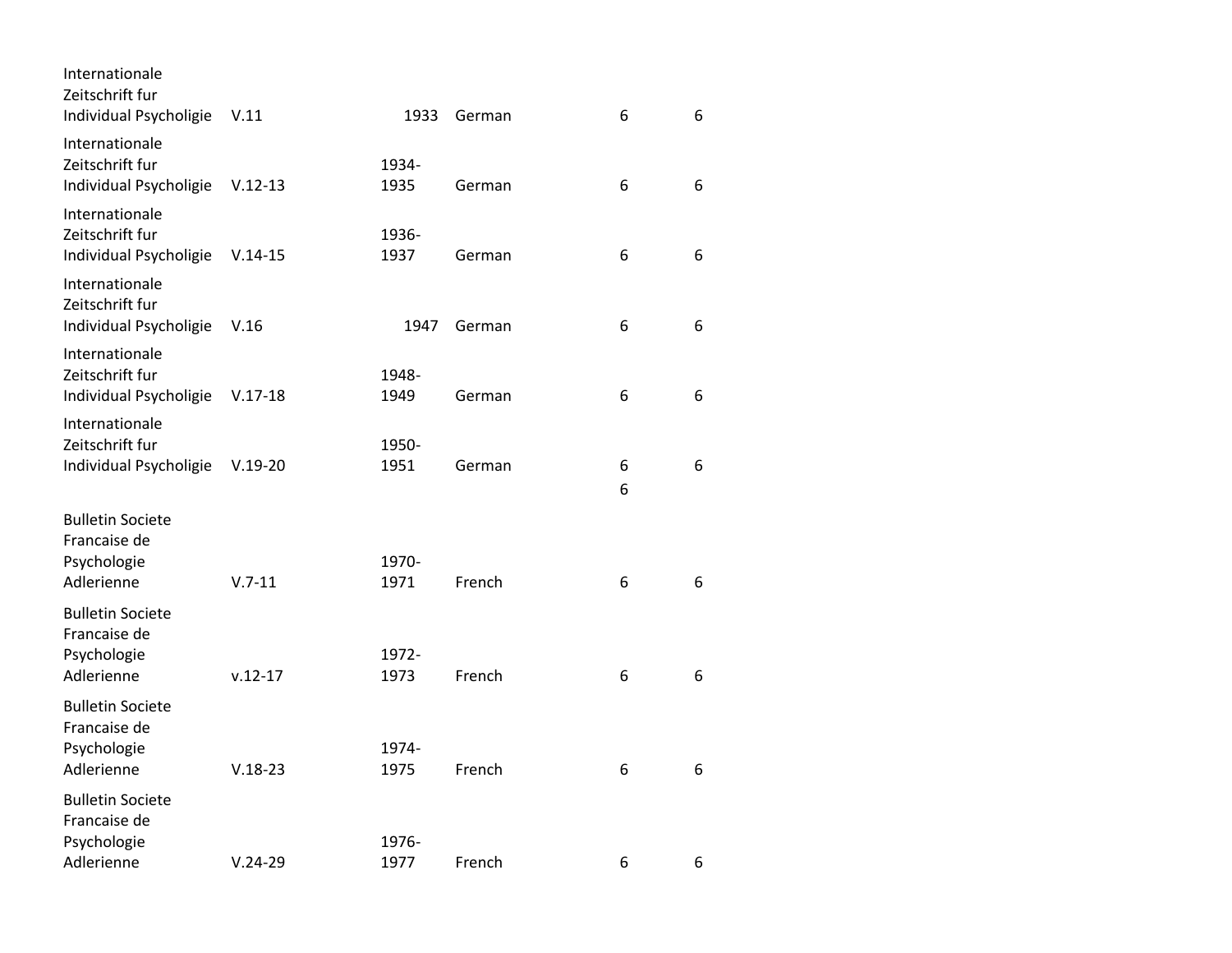| $V. 30-38$  | 1978-<br>1980                                 | French                       | 6                                    | 6                |
|-------------|-----------------------------------------------|------------------------------|--------------------------------------|------------------|
|             | 1981-                                         |                              |                                      | 6                |
|             | 1983-                                         |                              |                                      |                  |
|             |                                               |                              |                                      | 6                |
| $V.51-59$   | 1985-<br>1987                                 | French                       | 6                                    | 6                |
|             | 1988-                                         |                              |                                      |                  |
|             |                                               |                              |                                      | 6                |
| $V.66 - 71$ | 1990-<br>1991                                 | French                       | 6                                    | 6                |
| V.72        | 1992                                          | French                       | 6                                    | 6                |
|             |                                               |                              |                                      | 6                |
|             | $V.39-44$<br>$V.45 - 50$<br>$V.60-65$<br>V.73 | 1982<br>1984<br>1989<br>1993 | French<br>French<br>French<br>French | 6<br>6<br>6<br>6 |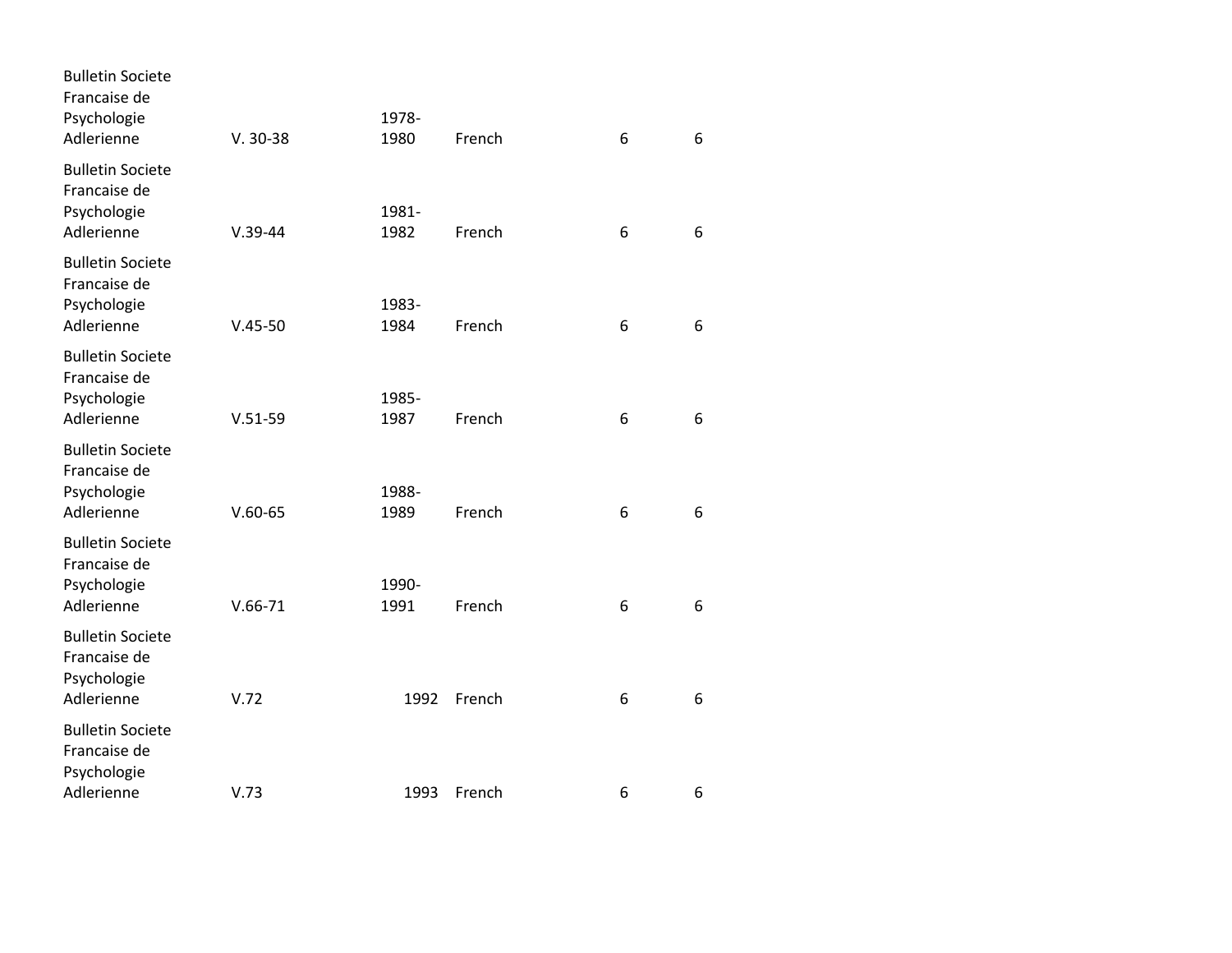| <b>Box Number</b> |                | <b>Folder Number</b><br><b>Folder Contents</b>   |    |             | <b>Dates</b>  |
|-------------------|----------------|--------------------------------------------------|----|-------------|---------------|
| $\mathbf{1}$      |                | Red Binder: The Individual Psychology Newsletter |    |             | 1951-1966     |
| $\mathbf{1}$      |                | White Binder: Misc. Articles                     |    |             |               |
| 1                 | $\mathbf{1}$   | Pamphlets and articles; Mosak and Dreikurs       |    |             | 1952-1976     |
| 1                 | $\overline{2}$ | Pamphlets                                        |    |             | undated, 1953 |
| 1                 | 3              | Pamphlets                                        |    |             | 1958-1969     |
| 1                 | $\overline{4}$ | Pamphlets                                        |    |             | 1972-1977     |
| 1                 | 5              | Pamphlets                                        |    |             | 1978-1988     |
| 1                 | 6              | Pamphlets, Foreign Language                      |    |             | 1931-1979     |
| 1                 | $\overline{7}$ | Individual Psychology Pamphlets,                 |    |             | 1976-1977     |
|                   |                | Inward Light - Fritz Kunkel                      |    |             | 1964, 1966    |
| $\mathbf{1}$      | 8              | Individual Psychology News Letter                |    |             | 1984-1985     |
| 1                 | 9              | Individual Psychology News Letter                |    |             | 1986-1989     |
|                   |                |                                                  |    |             |               |
|                   |                |                                                  |    |             |               |
| $\overline{2}$    | $\mathbf{1}$   | American Psychologist                            | 56 | 3           | 3/1/2001      |
| 2                 | $\overline{2}$ | The Clinical Psychologist                        | 24 | $\mathbf 1$ | Fall 1970     |